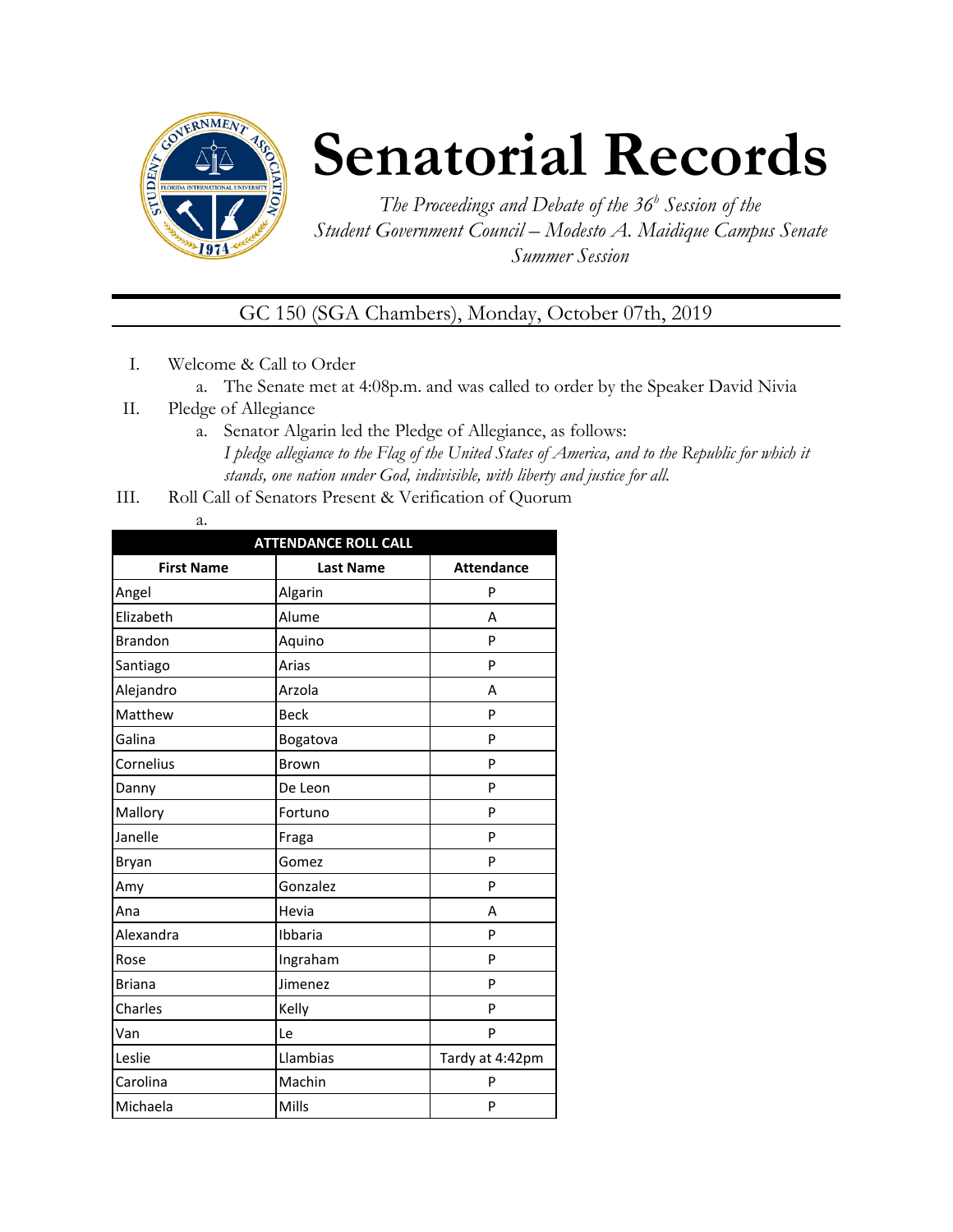| David                   | Nivia         | P                  |
|-------------------------|---------------|--------------------|
| Karla                   | Perez         | А                  |
| Christian               | Perez         | P                  |
| Gabriella               | Ponce         | P                  |
| Zackrey                 | Powers        | P                  |
| Shahnwaz                | Rafi          | P                  |
| Maryam                  | Rafieifar     | P                  |
| Molly                   | Schantz       | P                  |
| Jonathan                | Soufia        | А                  |
| Elizabeth               | Vazquez       | А                  |
| Sophia                  | Viterri       | А                  |
| VACANT                  | <b>VACANT</b> |                    |
| <b>SENATE SEATS</b>     | 38            |                    |
| <b>VACANT SEATS</b>     | 1             | QUORUM             |
| <b>SENATORS PRESENT</b> | 29            | <b>ESTABLISHED</b> |
|                         |               |                    |
| <b>AMT FOR QUORUM</b>   | 19            |                    |

- b. The roll was called and Quorum was verified with 29 Senators present.
- IV. Approval of the Minutes from September 30th, 2019
	- a. Senator Aquino moves to approve the minutes from September 30th, 2019. Senator Ingraham seconds. Motion passes.
- V. Adoption of the Agenda
	- a. Senator Ingraham moves to add a 20 minute discussion to item A of New Business of the repeal of SB3603. Senator Aquino seconds.

|                   | 1.               |                   |      |               |
|-------------------|------------------|-------------------|------|---------------|
|                   |                  |                   |      |               |
| <b>First Name</b> | <b>Last Name</b> | <b>Attendance</b> | Vote | <b>REASON</b> |
| Angel             | Algarin          | P                 | Υ    |               |
| Elizabeth         | Alume            | Α                 |      |               |
| <b>Brandon</b>    | Aquino           | P                 | Υ    |               |
| Santiago          | Arias            | P                 | Υ    |               |
| Alejandro         | Arzola           | Α                 |      |               |
| Matthew           | <b>Beck</b>      | P                 | Υ    |               |
| Galina            | Bogatova         | P                 | Υ    |               |
| Cornelius         | Brown            | P                 | Υ    |               |
| Danny             | De Leon          | P                 | Υ    |               |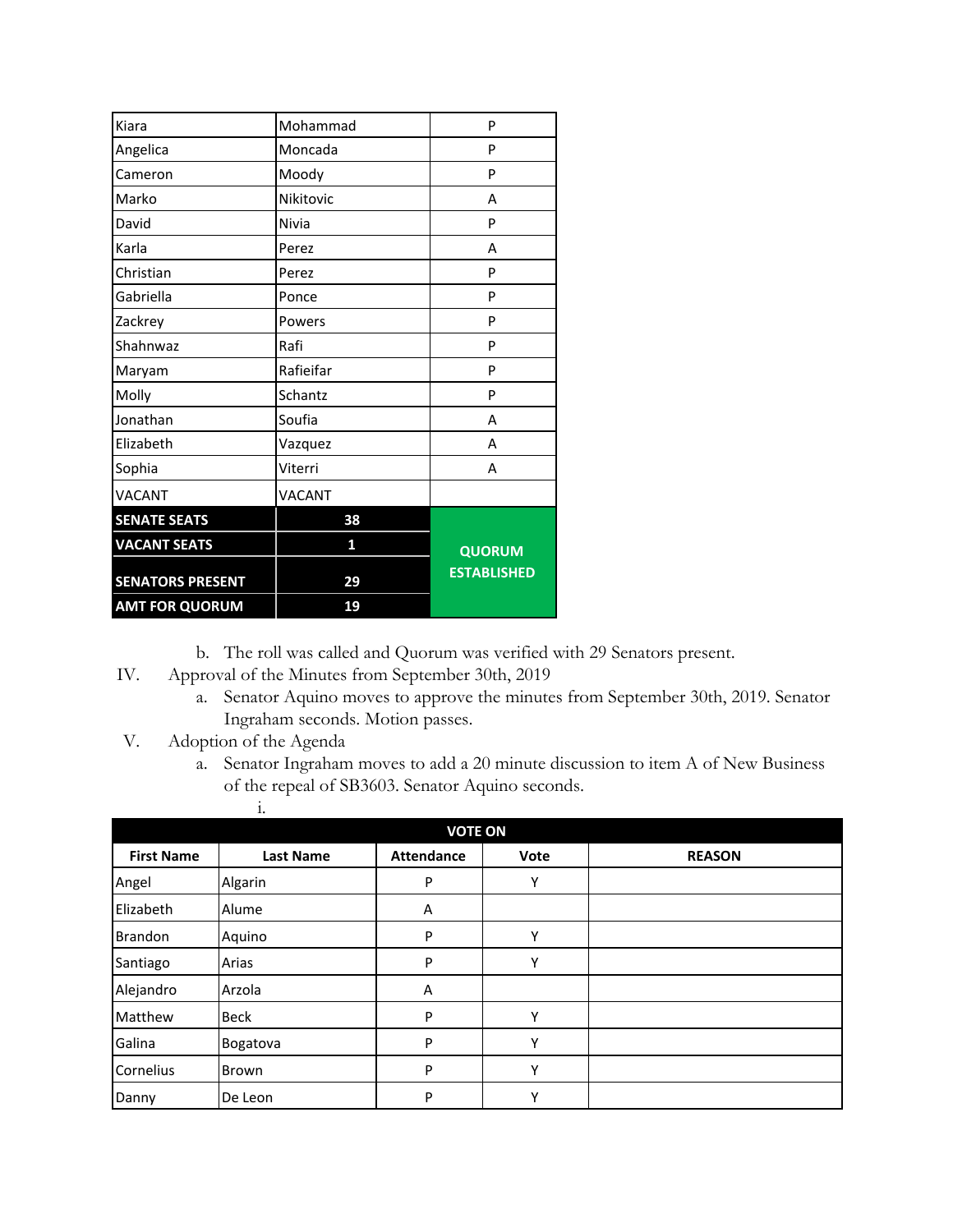| Mallory                   | Fortuno   | ${\sf P}$      | Υ                |             |
|---------------------------|-----------|----------------|------------------|-------------|
| Janelle                   | Fraga     | ${\sf P}$      | Υ                |             |
| Bryan                     | Gomez     | ${\sf P}$      | Υ                |             |
| Amy                       | Gonzalez  | ${\sf P}$      | Υ                |             |
| Ana                       | Hevia     | A              |                  |             |
| Alexandra                 | Ibbaria   | ${\sf P}$      | Υ                |             |
| Rose                      | Ingraham  | ${\sf P}$      | Υ                |             |
| <b>Briana</b>             | Jimenez   | ${\sf P}$      | Υ                |             |
| Charles                   | Kelly     | ${\sf P}$      | Υ                |             |
| Van                       | Le        | ${\sf P}$      | Υ                |             |
| Leslie                    | Llambias  | Α              |                  |             |
| Carolina                  | Machin    | ${\sf P}$      | Υ                |             |
| Michaela                  | Mills     | ${\sf P}$      | Υ                |             |
| Kiara                     | Mohammad  | ${\sf P}$      | Υ                |             |
| Angelica                  | Moncada   | ${\sf P}$      | Υ                |             |
| Cameron                   | Moody     | P              | Υ                |             |
| Marko                     | Nikitovic | Α              |                  |             |
| David                     | Nivia     | ${\sf P}$      | Υ                |             |
| Karla                     | Perez     | А              |                  |             |
| Christian                 | Perez     | $\sf P$        | Υ                |             |
| Gabriella                 | Ponce     | ${\sf P}$      | Υ                |             |
| Zackrey                   | Powers    | $\sf P$        | Υ                |             |
| Shahnwaz                  | Rafi      | ${\sf P}$      | Υ                |             |
| Maryam                    | Rafieifar | ${\sf P}$      | Υ                |             |
| Molly                     | Schantz   | P              | Υ                |             |
| Jonathan                  | Soufia    | A              |                  |             |
| Elizabeth                 | Vazquez   | A              |                  |             |
| Sophia                    | Viterri   | $\sf A$        |                  |             |
| VACANT                    | VACANT    |                |                  |             |
|                           |           | YAY            | 28               |             |
| <b>QUORUM ESTABLISHED</b> |           | <b>NAY</b>     | $\boldsymbol{0}$ | <b>PASS</b> |
|                           |           | <b>ABSTAIN</b> | $\pmb{0}$        |             |

ii. Passed with 28-0-0

*Point of Personal Privilege for Senator Algarin at 4:13pm; Returned at 4:20pm*

b. Senator Ingraham moves to adopt the agenda. Senator Aquino seconds. Motion passes.

VI. Invited Speakers

a. MUN Report

VII. Committee Reports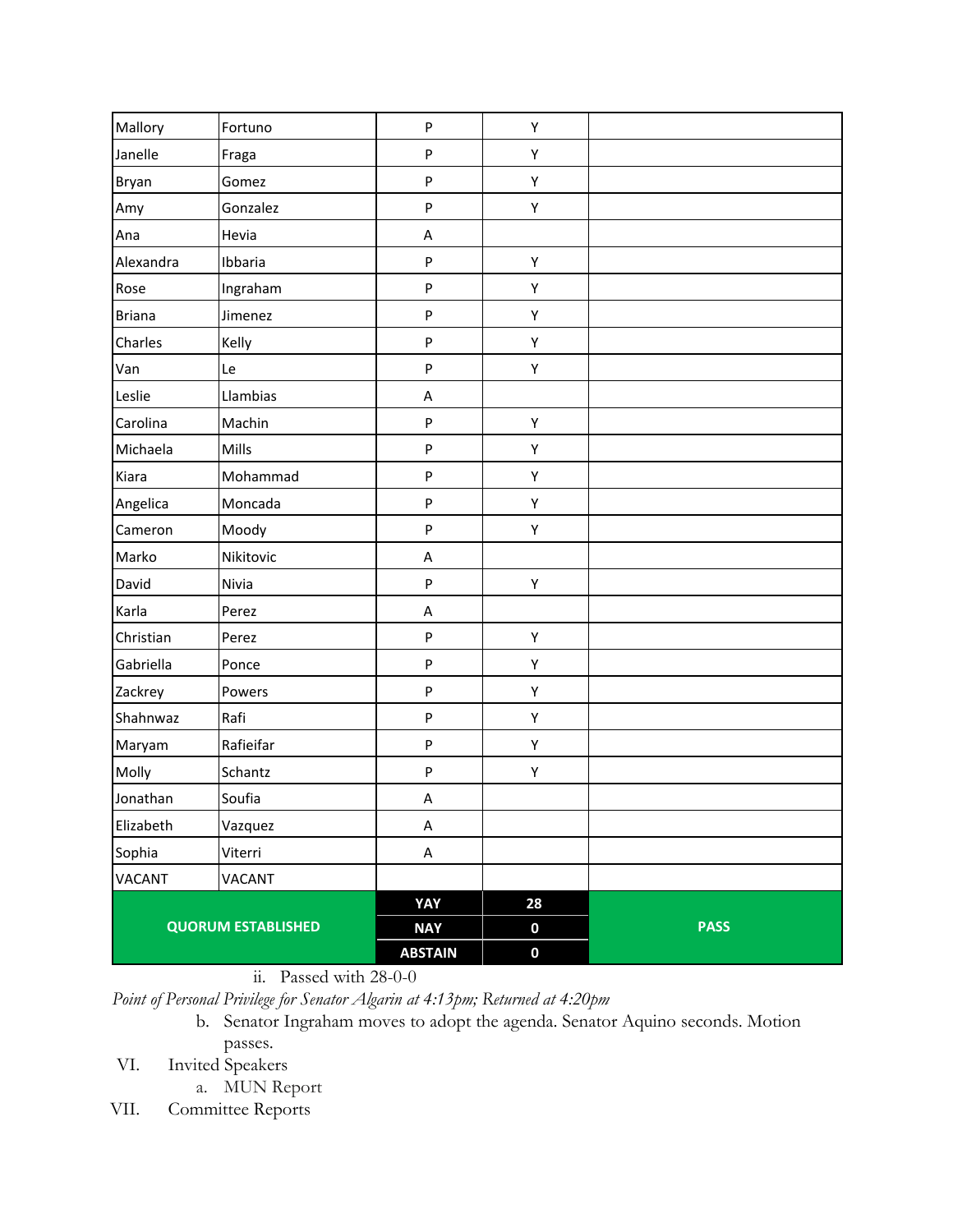- a. Finance Committee
	- i. No report
	- ii. If you have any questions, please contact sga.financecom@gmail.com
- b. Rules, Legislation, and Judiciary Committee
	- i. No report
	- ii. If you have any questions, please contact sga.rljcommittee@gmail.com
- c. Operational Review Committee
	- i. Following the non-response with CSO committee we will go ahead and move on to 2 committees to audit. Model UN and
	- ii. If you have any questions, please contact fiusga.orc@gmail.com
- d. Internal Affairs Committee
	- i. Planning a meeting with the Speaker Pro Temp
	- ii. If you have any questions, please contact sgainternal@fiu.edu
- e. Student Advocacy Committee
	- i. Please send me your schedule for November 18th
	- ii. If you have any questions, please contact sgaadvocacy@fiu.edu
- f. Graduate and Professional Students Committee
	- i. Going to organize our first Grad Scholar event on November 15th
	- ii. If you have any questions, please contact GPSC@fiu.edu
- VIII. Executive Board Reports
	- a. Speaker of the Senate
		- i. Composite Photos: Monday, October 28 from 7:00-9:00 pm in the SGA Office, Tuesday October 29th from 11:00-2:00pm & Thursday, October 31 from  $6:00 \text{ pm} - 9:00 \text{ pm}$
		- ii. SGA Retreat information
			- 1. Senate Retreat on Sept. 28th
			- 2. Social ad-hoc committee
			- 3. Tailgate ad-hoc committee
		- iii. Senators: Add on the "Meet your SGA" PowerPoint your slide with the platform that you ran on and add your picture.
			- 1. [https://docs.google.com/presentation/d/10j1RlBlyYWllE1eHh7n1](https://docs.google.com/presentation/d/10j1RlBlyYWllE1eHh7n1WXtnD0fdXyhT/edit#slide=id.g33dc21de56_0_5) [WXtnD0fdXyhT/edit#slide=id.g33dc21de56\\_0\\_5](https://docs.google.com/presentation/d/10j1RlBlyYWllE1eHh7n1WXtnD0fdXyhT/edit#slide=id.g33dc21de56_0_5)
		- iv. Committee Meeting Times
			- 1. Add committee meeting times on the SGA calendar
		- v. If you have any questions, please email sgaspeaker@fiu.edu
	- b. Speaker Pro Tempore
		- i. Met with BBC today and they had their first reading of the University Wide Bill.
		- ii. If you have any questions, please email sgaprotemp@fiu.edu
	- c. President Rosell
		- i. Thank you to all the Senators that came out this Saturday
		- ii. We will be participating in the Trail of the Torch and Uncaging
			- 1. We will leave a doodle to sign up
		- iii. If you have any questions, please email sgapres@fiu.edu
	- d. Vice President Ojeda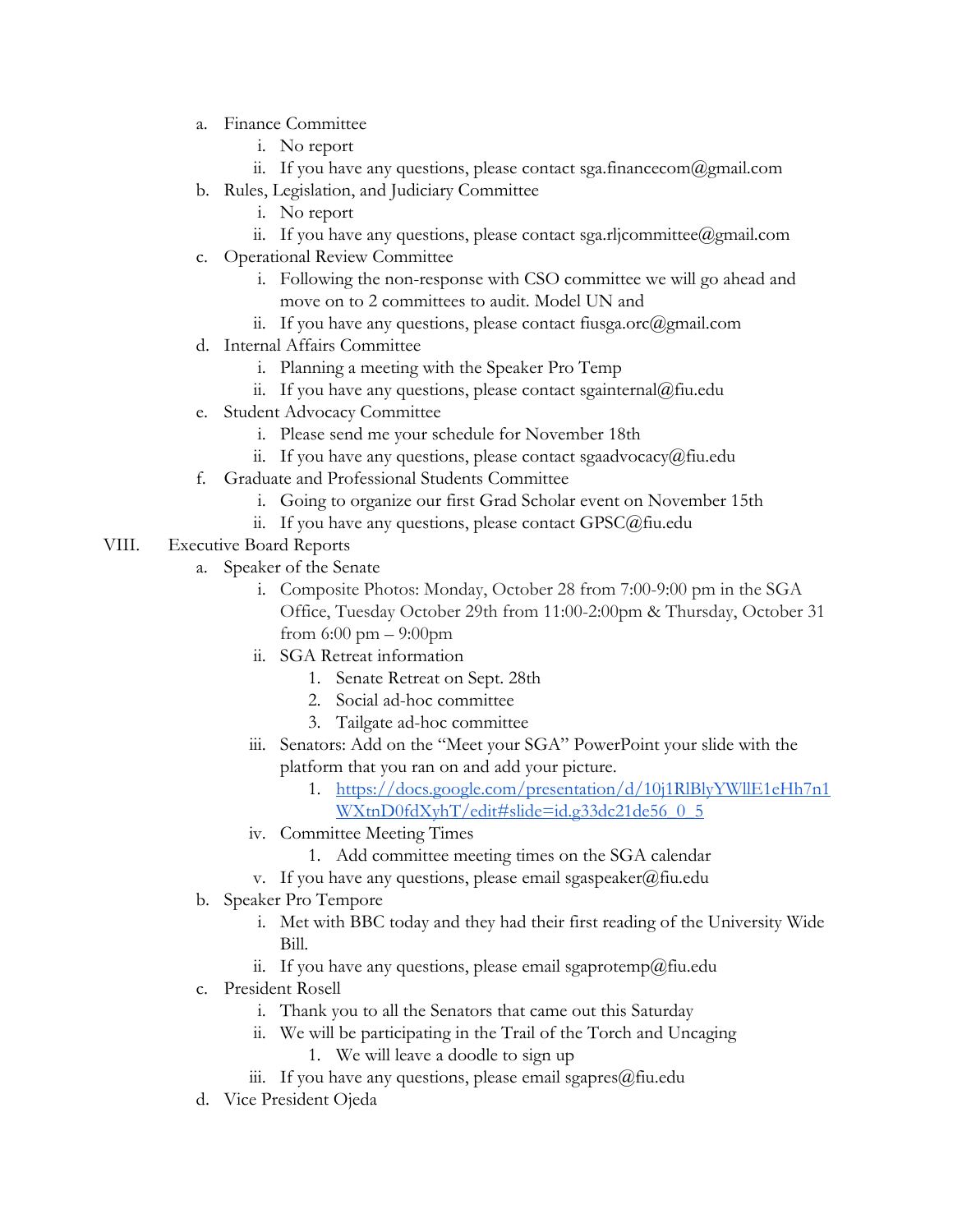- i. Meeting with JP from Campus Life for the marketing aspects for Recharge.
	- 1. Will send out a doodle for those who want to partake in the preview event
- ii. If you have any questions, please email sgavp@fiu.edu
- e. Comptroller
	- i. If you have any questions, please email sgacomptrol $@$ fiu.edu
- f. Chief Justice
	- i. No report
	- ii. If you have any questions, please email  $\frac{\sigma}{\sigma}$  in  $\frac{\sigma}{\sigma}$
- IX. Special Orders
	- a. There were none.
- X. Vetoed Legislation
	- a. There were none.
- XI. Second Readings
	- a. There were none.
- XII. Unfinished Business
	- a. Elections Commissioner Activity
		- i. SGA Survey on elections process
- *Point of Personal Privilege for Senator Jimenez at 4:33pm; Returned at 4:42pm*

*Point of Personal Privilege for Senator Aquino at 4:37pm; Returned at 4:40pm*

*Point of Personal Privilege for Senator Moncada at 4:42pm; returned at 4:46pm*

- XIII. New Business
	- a. Discussion on SB 3603 Contingency Spending Judicial Repeal
		- i. Senator Ingraham moves to extend the discussion period by 10 minutes. Senator Kelly seconds. Motion passes.
		- ii. Senator Ingraham moves to extend the discussion period by 5 minutes. Senator Schantz seconds. Motion passes.
		- iii. Senator Arias moves to extend the discussion period by 5 minutes. Senator Kelly seconds. Motion fails.

*Point of Personal Privilege for Senator Brown at 5:11pm; Returned at 5:31pm*

*Point of Personal Privilege for Senator Bogotova at 5:13pm; Returned at 5:43pm*

*Point of Personal Privilege for Senator Ponce at 5:18pm; Dismissed*

*Point of Personal Privilege for Senator Powers at 5:20pm: Dismissed*

- b. Confirmations
	- i. Judicial Justice
		- 1. Manny Real
			- a. Presentation
			- b. Question and Answer Period
			- c. Senator Algarin moves to go into a 7 minute discussion period. Senator Schantz seconds. Motion passes.
			- d. Senator Aquino moves to go into voting procedure. Senator Kelly seconds. Motion passes.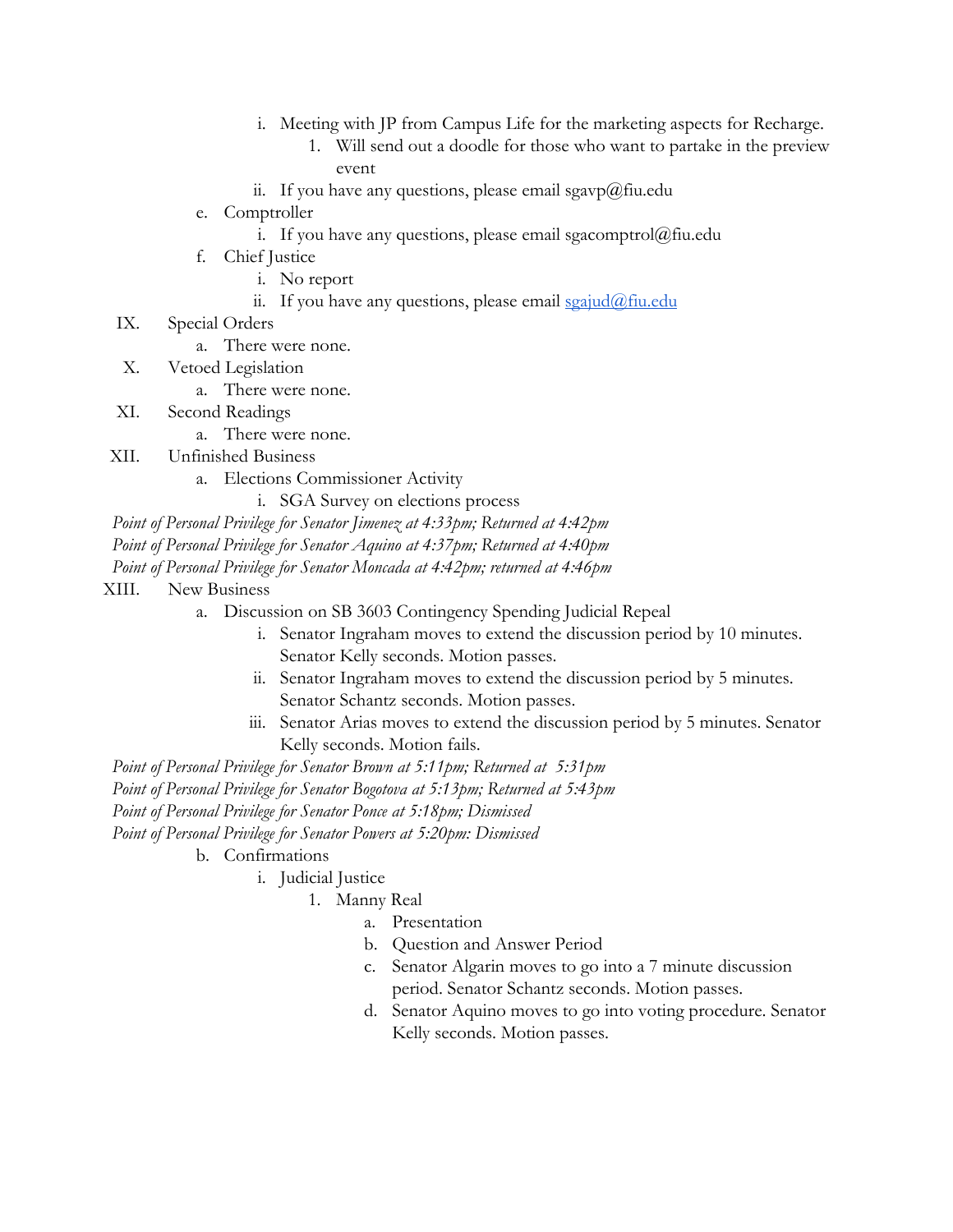| <b>VOTE ON</b>    |                  |                   |           |                     |
|-------------------|------------------|-------------------|-----------|---------------------|
| <b>First Name</b> | <b>Last Name</b> | <b>Attendance</b> | Vote      | <b>REASON</b>       |
| Angel             | Algarin          | ${\sf P}$         | N         |                     |
| Elizabeth         | Alume            | A                 |           |                     |
| <b>Brandon</b>    | Aquino           | ${\sf P}$         | Υ         |                     |
| Santiago          | Arias            | ${\sf P}$         | Υ         |                     |
| Alejandro         | Arzola           | Α                 |           |                     |
| Matthew           | <b>Beck</b>      | ${\sf P}$         | ${\sf N}$ |                     |
| Galina            | Bogatova         | Α                 |           |                     |
|                   |                  |                   |           | Was not present for |
| Cornelius         | Brown            | ${\sf P}$         | A         | presentation        |
| Danny             | De Leon          | P                 | Υ         |                     |
| Mallory           | Fortuno          | ${\sf P}$         | Υ         |                     |
| Janelle           | Fraga            | ${\sf P}$         | Υ         |                     |
| Bryan             | Gomez            | ${\sf P}$         | Υ         |                     |
| Amy               | Gonzalez         | ${\sf P}$         | Υ         |                     |
| Ana               | Hevia            | Α                 |           |                     |
| Alexandra         | Ibbaria          | ${\sf P}$         | Υ         |                     |
|                   |                  |                   |           | Was not present for |
| Rose              | Ingraham         | ${\sf P}$         | Α         | presentation        |
| <b>Briana</b>     | Jimenez          | ${\sf P}$         | Υ         |                     |
| Charles           | Kelly            | ${\sf P}$         | Υ         |                     |
| Van               | Le               | ${\sf P}$         | Υ         |                     |
| Leslie            | Llambias         | ${\sf P}$         | Υ         |                     |
| Carolina          | Machin           | ${\sf P}$         | Υ         |                     |
| Michaela          | Mills            | ${\sf P}$         | Υ         |                     |
| Kiara             | Mohammad         | ${\sf P}$         | Υ         |                     |
| Angelica          | Moncada          | P                 | Υ         |                     |
| Cameron           | Moody            | P                 | Y         |                     |
| Marko             | Nikitovic        | $\mathsf A$       |           |                     |
| David             | Nivia            | P                 | Y         |                     |
| Karla             | Perez            | A                 |           |                     |
| Christian         | Perez            | P                 | Y         |                     |
| Gabriella         | Ponce            | $\sf A$           |           |                     |
| Zackrey           | Powers           | A                 |           |                     |
| Shahnwaz          | Rafi             | P                 | Y         |                     |
| Maryam            | Rafieifar        | P                 | Υ         |                     |